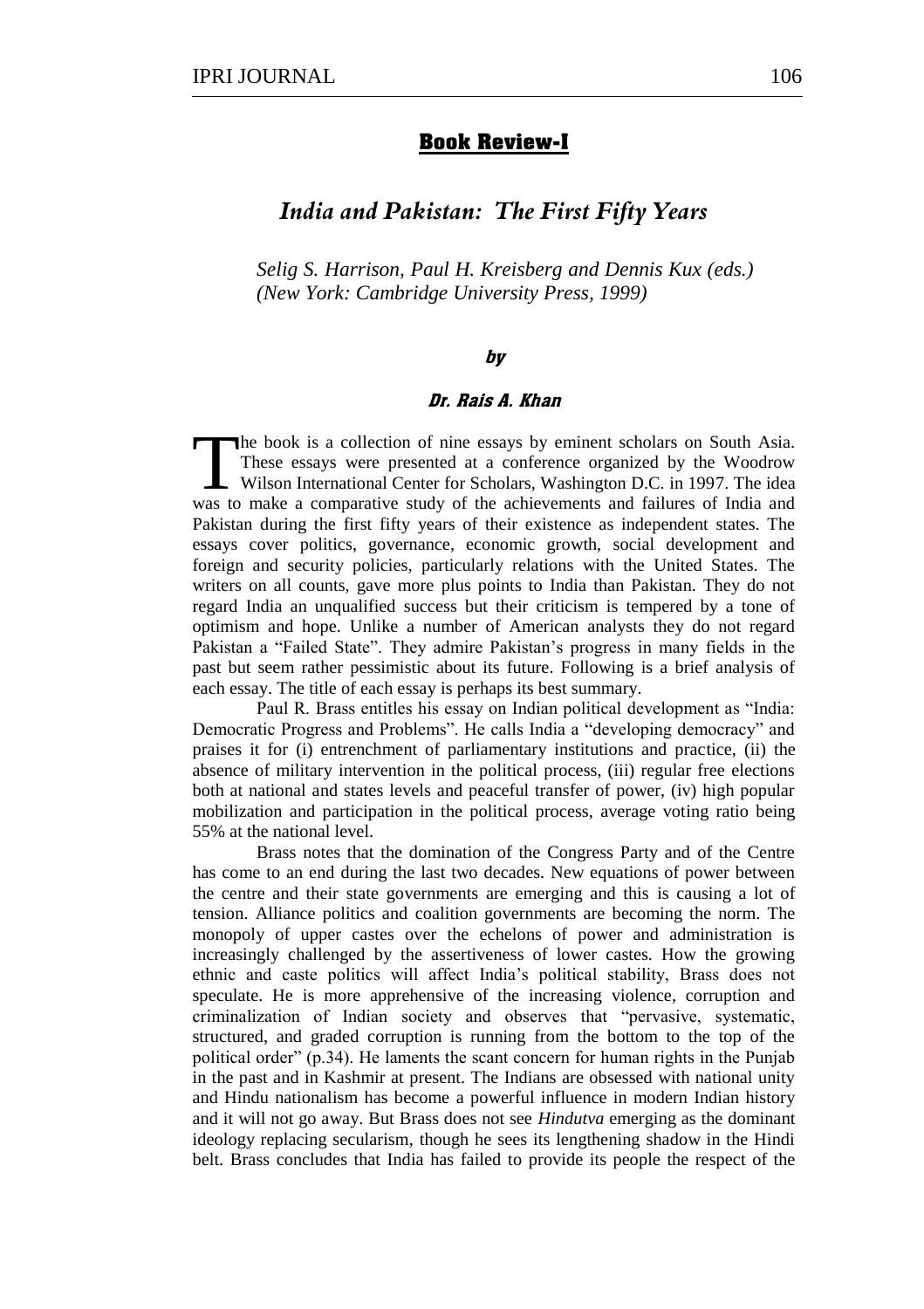possible for her to achieve. He predicts that "gradually and without much fanfare the states of India will become increasingly autonomous"  $(p.42)$ .

Robert Laporte in his comparison piece on Pakistan has borrowed the title from Shahid Javed Burki's book published in 1986 titled, "Pakistan: A Nation Still in the Making". Laporte suggests that Pakistan's politics has always been under siege. Divided by a thousand miles of hostile territory, Pakistan found it very difficult to evolve a united government. Theoretically it adopted a federal parliamentary form of government but on ground the system was "viceregal" inherited from the colonial masters. It has continued to this day with different constructs.

Laporte, like Shahid Javed Burki, thinks that even after fifty years of independent existence Pakistan is a state "still in the making". Repeated military interventions in politics, lack of participatory democracy and imbalance of political and economic interests between East and West Pakistan led to political instability and division of the country. The 'troika' politics destroyed the emerging two party system between 1988-97. The hopeful signs that Laporte sees are the presence of a free and outspoken press and the shift in political control from the rural feudal elites to a more diverse form of urban political influence. Admitting the dominant role of Islam in the country, Laporte does not share the apprehension that it would turn into a sectarian state. He sees corruption, lack of popular interest in politics and decay of governing institutions at all levels clouding the future of democracy in the country.

Both Brass and Laporte are pessimistic about any qualitative improvement of politics and governance in India and Pakistan in the short run.

John Adams' essay on India's economic development is titled "Much" Achieved, Much to Achieve" which pretty well sums up his assessment. Contrary to a number of western economists, Adams justifies the planned, centralized, socialist model economy of the Nehruvian era. He thinks it laid the foundations of industrialization and modernization which private sector could not provide but the policy was not properly implemented and the inefficiency and mismanagement of the bureaucratic control stifled growth. India lagged behind other Asian economies (including that of Pakistan). 1980s saw basic economic reforms and by the end of 1990s, Indian GDP growth was close to 7% per annum. Adams sees a bright future for Indian economy.

In the comparative essay on Pakistan: "Misplaced Priorities, Missed Opportunities", Marvin G. Weinbaum compares Pakistan's impressive early economic performance (average growth rate 6% per annum) with its present problems and despair. He attributes earlier economic success to the role of entrepreneurial, skilled educated refugees that came from across the border. He argues that huge national debt, both foreign and domestic – did not produce commensurate economic growth and is now a burden on the economy. So is the expenditure on armed forces. Attempts to reform have failed due to population explosion, low saving rates, lack of infrastructure, poor work ethics, corruption and absence of sustained economic vision and strategy. ―Chronic political instability and an obscurantist bureaucratic culture mars prospects for good governance and sound economic growth" (p.89). However, he predicts that the international economic community would not let Pakistan to fall to its knees. Pakistan will muddle through but merely getting by will leave Pakistan non-competitive, relatively impoverished and prone to political instability.

 Sonale Desai and Katherine Sreedhar writing on social development in India "Growth and Inequality", focus on increasing disparities of wealth and living standards. True, a sizeable middle class has emerged and is enjoying the fruits of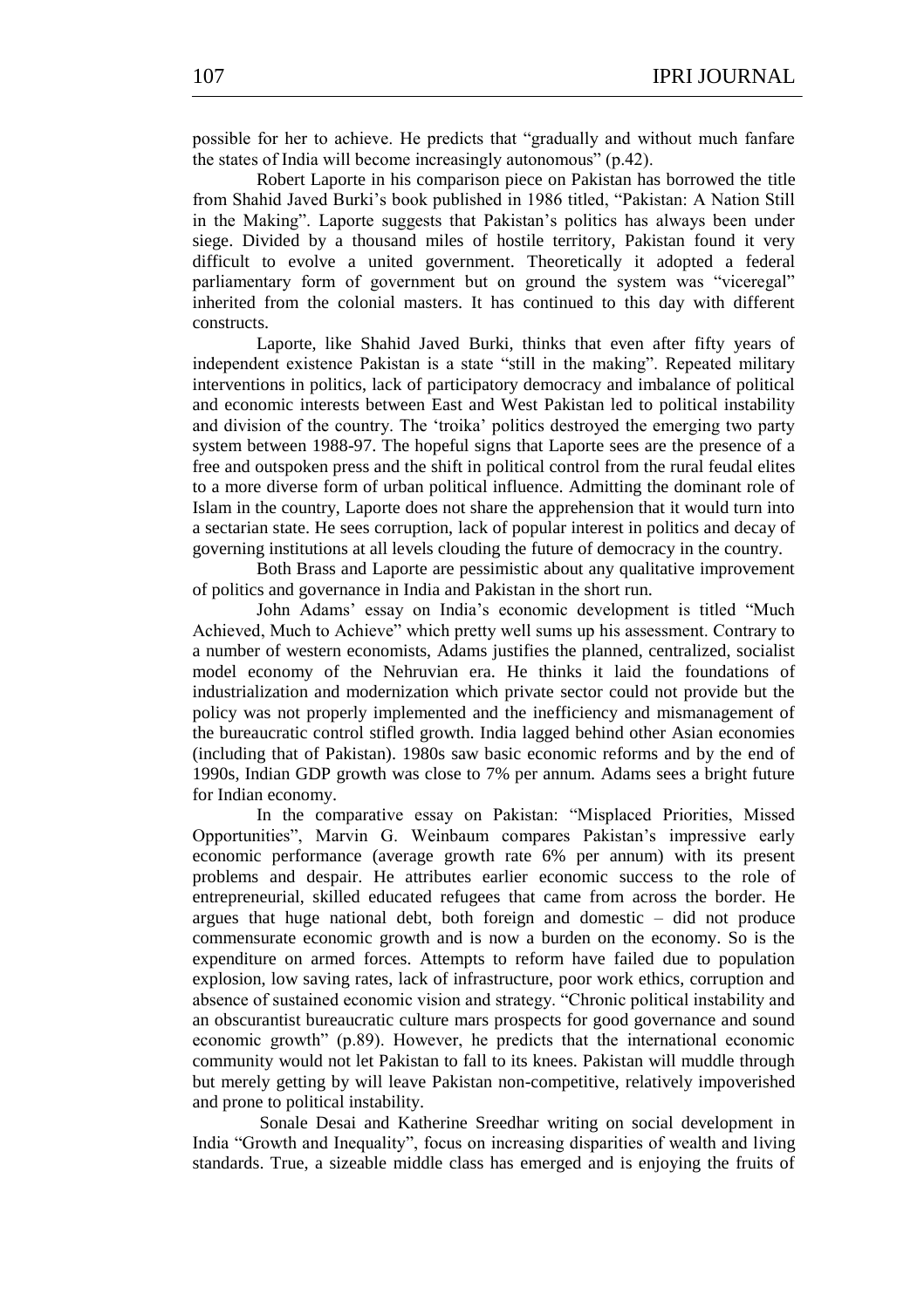economic growth but the majority of the population is mired in poverty. There are many positive social indications. Population growth has declined. Life expectancy has been doubled. Infant mortality rate has been reduced by two thirds. Both male and female literacy has increased significantly. But financial allocation in the social sectors are not only low but are diminishing. Malnutrition is very high. Health services are scarce and where available are of low quality. There are glaring regional inequalities and gender discrimination is rampant. Caste barriers, though constitutionally illegal, are widely enforced. National security is narrowly defined excluding social and economic security.

Anita M. Wesis, writing on social progress in Pakistan sees positive indicators but notices broad neglect in key areas. The social contract, she feels, must be reinterpreted and more resources allocated to the social sectors. She stresses population control and women empowerment as essential to Pakistan's social development. She sees a ray of hope in the growth of NGOs movement and the activization of the civil society.

Sunnil Ganguly's essay on India's foreign policy ("India Policies: Past and Future") points out that in the early decades it was focused on global issues such as anti-colonialism, global distributive justice, cold war and non-alignment. The Sino-Indian conflict of 1962 and war with Pakistan in 1965 changed the focus and national defense became the centre piece of India's foreign policy. This led to warming up of relations with Russia and the quickening of India's quest for nuclear power. India's global agenda gave way to regional concerns. Ganguly advises India to follow a self centred policy of economic and political development and promote cooperation with South Asian neighbours.

Thomas P. Thornton in his comparison piece on Pakistan's foreign policy, titled "Fifty Years of Insecurity", has emphasized the insecurity syndrome of Pakistan. This resulted in Pakistan always seeking outside actors to redress the imbalance of power in South Asia. It successfully established close links with its Muslim neighbours and entered into alliances and understanding with leading global powers – first the U.S. and then China. Not sure of the reliability and continuity of external help it decided to acquire nuclear power. Thornton sees India as a status quo power and does not see any threat to Pakistan from that quarter. He is right in suggesting that lowering of regional tensions is in the interest of Pakistan. He asks Pakistan to give up the idea of gaining Kashmir because the cost involved in pursuing the idea is too high. He concludes, that given the insecure environment, Pakistan can not forgo defense including the nuclear element.

The world community would not help Pakistan over the Indian threat or Kashmir because the first has receded and the latter is a non-issue for most countries including China and the Muslim world. It should judge and help Pakistan on the basis of its ability to deal with domestic political and economic problems. Pakistan cannot afford to play for time. It may slip into the status of a failed state if urgent action is not taken.

The ninth and last essay in the book is by Stephen P. Cohen who analyses the relationships of India and Pakistan with the U.S. Cohen points out that U.S. has never had any strategic or economic stake in these countries. Its relations with them have always been governed by U.S global priority. Resultantly, these relations have seen ups and downs. Cohen advises the U.S. to pursue a "realistic, proportionate, low cost policy in South Asia aimed at encouraging economic liberalization, political democratization between India and Pakistan. He is against pressurizing these countries to abandon their nuclear capability. He lets the cat out of the bag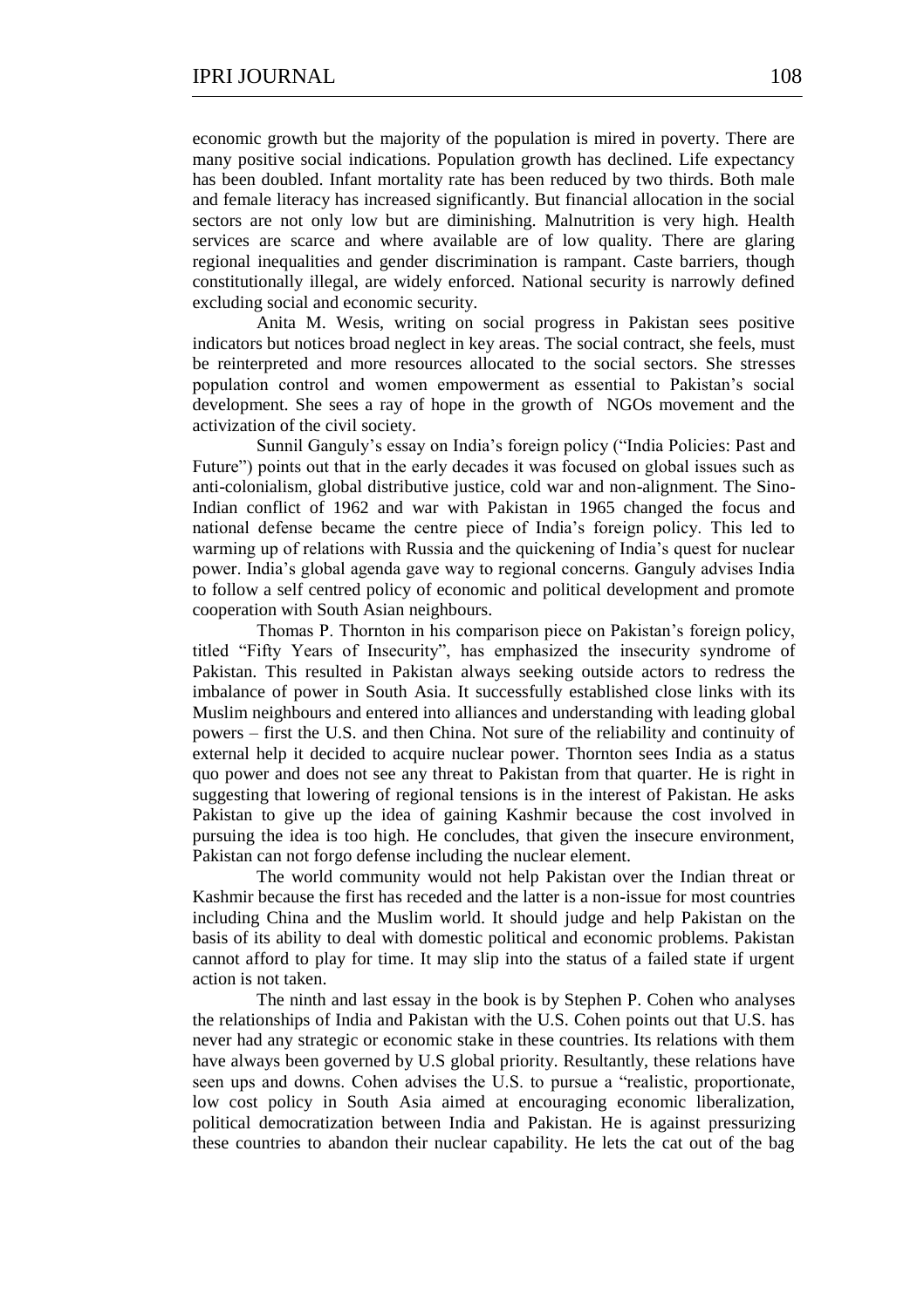when he suggests a trilateral strategic dialogue between India, Pakistan and the U.S. vis-à-vis the rest of Asia including China.

Unlike reports of other American Think Tanks, the conclusions of this conference are objective and balanced.

The nine essayists have praised India and Pakistan where praise is due, but are critical where they find these countries lagging behind even other Asian countries. In that sense both India and Pakistan can be termed as 'failed states'. However the essayists are rather optimistic about India's future and pessimistic about Pakistan.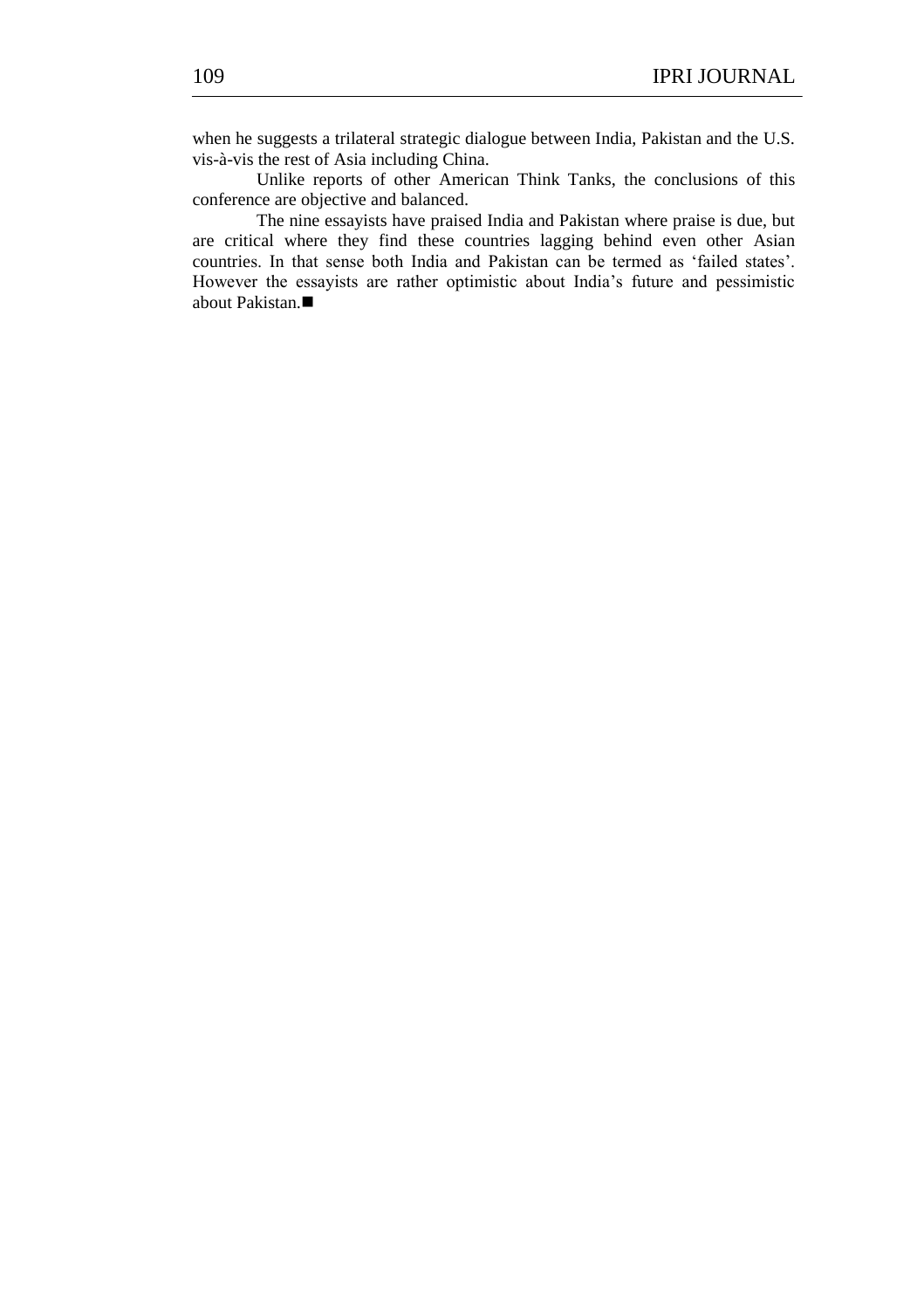## **Book Review-II**

# *Islamic Fundamentalism versus Modern Rationalism 'Enemy in the Mirror'*

*Roxanne L.Euben, Oxford University Press, 1999, Pages 238, Price:Rs 595.00*

## by

#### Colonel (Retd) Ghulam Sarwar

oxanne L. Euben's well-researched study: "Enemy in the Mirror", begins as an enquiry into the nature of fundamentalism and the way it has evolved in three great Faiths: Judaism, Christianity and Islam. Also, it reflects the nexus **EXECUTE:** The political and intellectual interests or preoccupations. In the process, the first of the political and intellectual interests or preoccupations. In the process, the first  $\frac{1}{n}$ interest is sparked by a paradox in contemporary politics. It is rightly questioned why secular, literal democracies such as the United States have started witnessing sharply declining rates of voter turn-out and increasing alienation from politics, while at the same time, religio-political movements are galvanizing peoples into extraordinary attempts to make the political world.

With these introductory remarks, the author sets out to underscore parameters of fundamentalism. In the process, she determines criteria by which such interpretations are authorized. The term "fundamentalism" captures aspects of, for example, the way some American conservatives claim a monopoly of interpretation on such ostensibly secular texts as the American constitution. As things stand, this understanding runs so counter to the conventional religious connotations of fundamentalism as to empty it of meaning. However, it allows for the distinct possibility that there are secular as well as religious fundamentalists and the distinction between the two is not as divergent as it initially seems.

The focus of the book then shifts to Western academia's reaction to Islamic fundamentalism and the way they have tried to define it over the years, either by adopting a modern rationalist approach or simply trying to make it fit in the mould of Christian fundamentalism paradigm. The author then moves to evaluate the prevalent theories of Islamic fundamentalism and presents a renowned Egyptian scholar, Syed Qutb, as a case study. She takes to this course in an effort to arrive at a definition of Islamic fundamentalism and all that goes in the making of it from a Muslim perspective. She maintains that Syed Qutb's contribution offers a highly influential picture of the Islamic world view. To her, Qutb's text is not definitive but illustrative of the critique of post Enlightenment modernity and epistemology in the Islamic political thought. Continuing her arguments, she says that Qutb's continuing influence over the ideas and actions of contemporary Islamists makes his text particularly illuminating for any attempt to understand the movement's meaning. The power of the fundamentalist's ideas, as enunciated by Syed Qutb, is certainly related to the political, cultural and economic conditions. His is a well-documented empirical study of fundamentalism and it portrays a critical, utopianist and revolutionary movement.